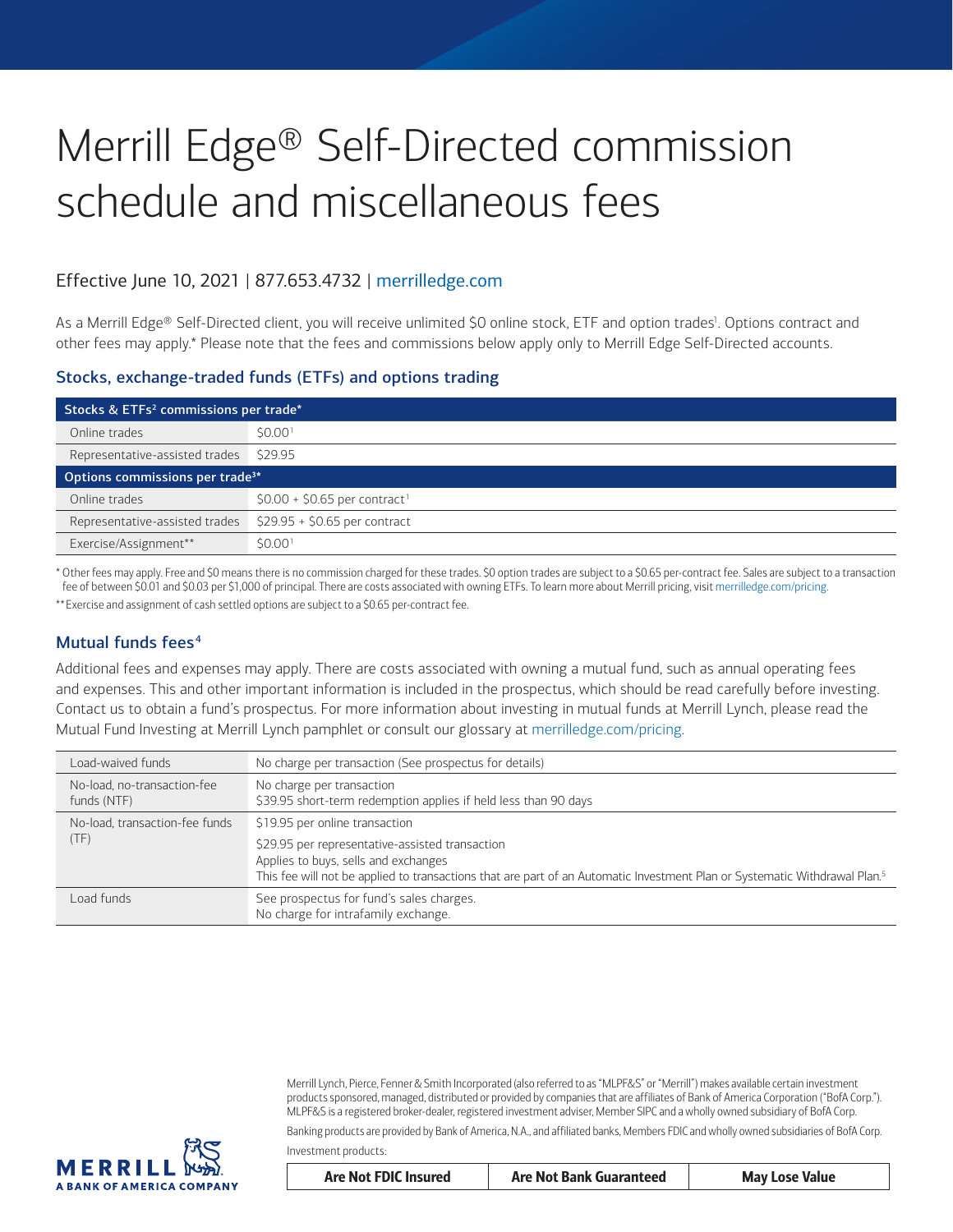Margin For current rates, call 877.653.4732

## Fixed income and bonds

| Type(s)                                                                                             | <b>Online trades</b>               | Representative assisted trades                                           |
|-----------------------------------------------------------------------------------------------------|------------------------------------|--------------------------------------------------------------------------|
| New issues <sup>7</sup> , including Brokered CDs                                                    | SO <sup>8</sup>                    | 50 <sup>8</sup>                                                          |
| Treasuries, including Auction <sup>9</sup> and Secondary                                            | SO                                 | \$29.95 per trade service charge                                         |
| Other Secondary Trades: Corporate Bonds,<br>Municipal Bonds <sup>10</sup> , and Government Agencies | \$1 per bond (\$10 min, \$250 max) | \$1 per bond (\$10 min, \$250 max)<br>+ \$29.95 per trade service charge |

## Account fees & minimums

| Cash Management Accounts®                       |                                                                                       |
|-------------------------------------------------|---------------------------------------------------------------------------------------|
| Annual account fee                              | No charge                                                                             |
| Minimum initial funding requirement             | \$0                                                                                   |
| <b>Retirement accounts</b>                      |                                                                                       |
| Annual custodial fee                            | No charge                                                                             |
| Minimum initial funding requirement             | \$0                                                                                   |
| <b>College investing accounts</b>               |                                                                                       |
| NextGen 529™ Direct                             |                                                                                       |
| Annual account fee                              | No charge. See Program Description for other fees and expenses that may apply.        |
| Minimum initial funding requirements            | \$25. Initial funding may not be required for certain grant-eligible Maine residents. |
| Closeout fee                                    | No charge                                                                             |
| <b>UGMA/UTMA Custodial</b>                      |                                                                                       |
| Annual account fee                              | No charge                                                                             |
| Minimum initial funding requirement             | \$0                                                                                   |
| Full account transfer fee                       | \$49.95                                                                               |
| <b>Business accounts</b>                        |                                                                                       |
| Business Investor Account annual<br>account fee | No charge                                                                             |
| Minimum initial funding requirement             | \$0                                                                                   |

## Additional fees

| <b>Account or service</b>                                               | Fee amount | <b>Frequency</b> |
|-------------------------------------------------------------------------|------------|------------------|
| Transfer and termination fees                                           |            |                  |
| Full Account Transfer Fee<br>(Not charged in addition to closeout fees) | \$49.95    | Transactional    |
| Closeout Fee (Retirement Accounts)                                      | \$49.95    | Transactional    |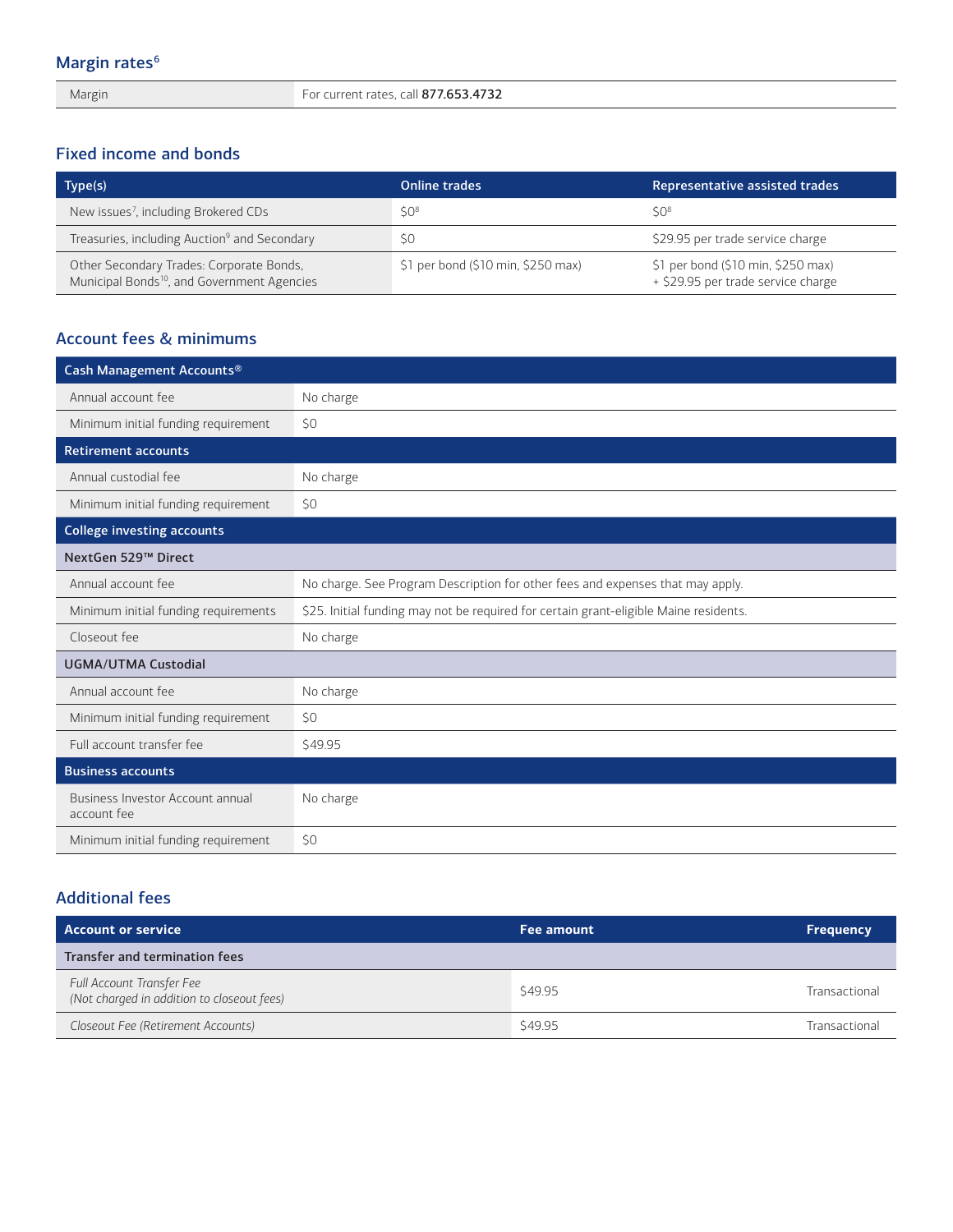## Additional fees (continued)

| <b>Account or service</b>                                                                                     | <b>Fee amount</b>                                                                                                                                   | <b>Frequency</b> |
|---------------------------------------------------------------------------------------------------------------|-----------------------------------------------------------------------------------------------------------------------------------------------------|------------------|
| Cash management services                                                                                      |                                                                                                                                                     |                  |
| ATM Transaction Fee***                                                                                        | SO                                                                                                                                                  | N/A              |
| Cash Advance Fee (non-ATM)                                                                                    | 0.25% of principal; \$2.50 minimum fee                                                                                                              | Transactional    |
| Check Retrieval/Check Copies/Canceled Check Fee                                                               | \$3                                                                                                                                                 | Transactional    |
| CMA Visa International Transaction Fee                                                                        | 2% of the U.S. dollar amount of all transactions<br>occurring outside the U.S. that are submitted<br>to Visa® in a currency other than U.S. dollars | Transactional    |
| Fund Transfer Services Returns                                                                                | \$10                                                                                                                                                | Transactional    |
| Non-Sufficient Funds Fee: includes returned debit items, checks and ACH                                       | \$30                                                                                                                                                | Transactional    |
| Return Deposit Fee: includes returned credit items, checks and ACH                                            | \$20                                                                                                                                                | Transactional    |
| Stop Payment Fee                                                                                              | \$25                                                                                                                                                | Transactional    |
| USD FED Wire Transfer                                                                                         | \$24.95<br>Domestic or international****                                                                                                            | Transactional    |
| Investment specific                                                                                           |                                                                                                                                                     |                  |
| <b>Merrill Edge fees</b>                                                                                      |                                                                                                                                                     |                  |
| <b>Bond Coupon Deposit Fee</b>                                                                                | \$5                                                                                                                                                 | Transactional    |
| Security Reorganization: Mandatory Exchange                                                                   | 50                                                                                                                                                  | Transactional    |
| Security Reorganization: Voluntary Exchange                                                                   | \$30                                                                                                                                                | Transactional    |
| Past Due Exchanges for Physical Securities                                                                    | \$50                                                                                                                                                | Transactional    |
| Third-party fees                                                                                              |                                                                                                                                                     |                  |
| Delivery of Non-Government Securities - Direct Registration System (DRS) Eligible                             | \$25                                                                                                                                                | Transactional    |
| Delivery of Non-Government Securities - Direct Registration System (DRS)<br>Non-Eligible or Non-Participating | \$500                                                                                                                                               | Transactional    |
| Legal Transfer Fee - Depository Trust Company                                                                 | \$75                                                                                                                                                | Transactional    |
| Government Security Transfer Fee                                                                              | \$125                                                                                                                                               | Transactional    |

#### Important Note:

If you would like to place a trade with the assistance of a representative, please call 877.653.4732.

<span id="page-2-0"></span>\*\*\* Non-Bank of America ATMs may charge a fee for using their ATMs.

<span id="page-2-1"></span>\*\*\*\* For international wire transfers, other fees may apply in lieu of our standard wire transfer fee. These fees include, but are not limited to, those charged by the recipient's financial institution, foreign taxes, currency conversion, and other fees that may be a part of the wire transfer process. Any additional fees are determined and disclosed at the time the transaction is entered.

When deciding between sending in foreign currency or U.S. dollars, you should consider factors that impact the total cost to send or the amount available after transfer, such as exchange rates and other fees.